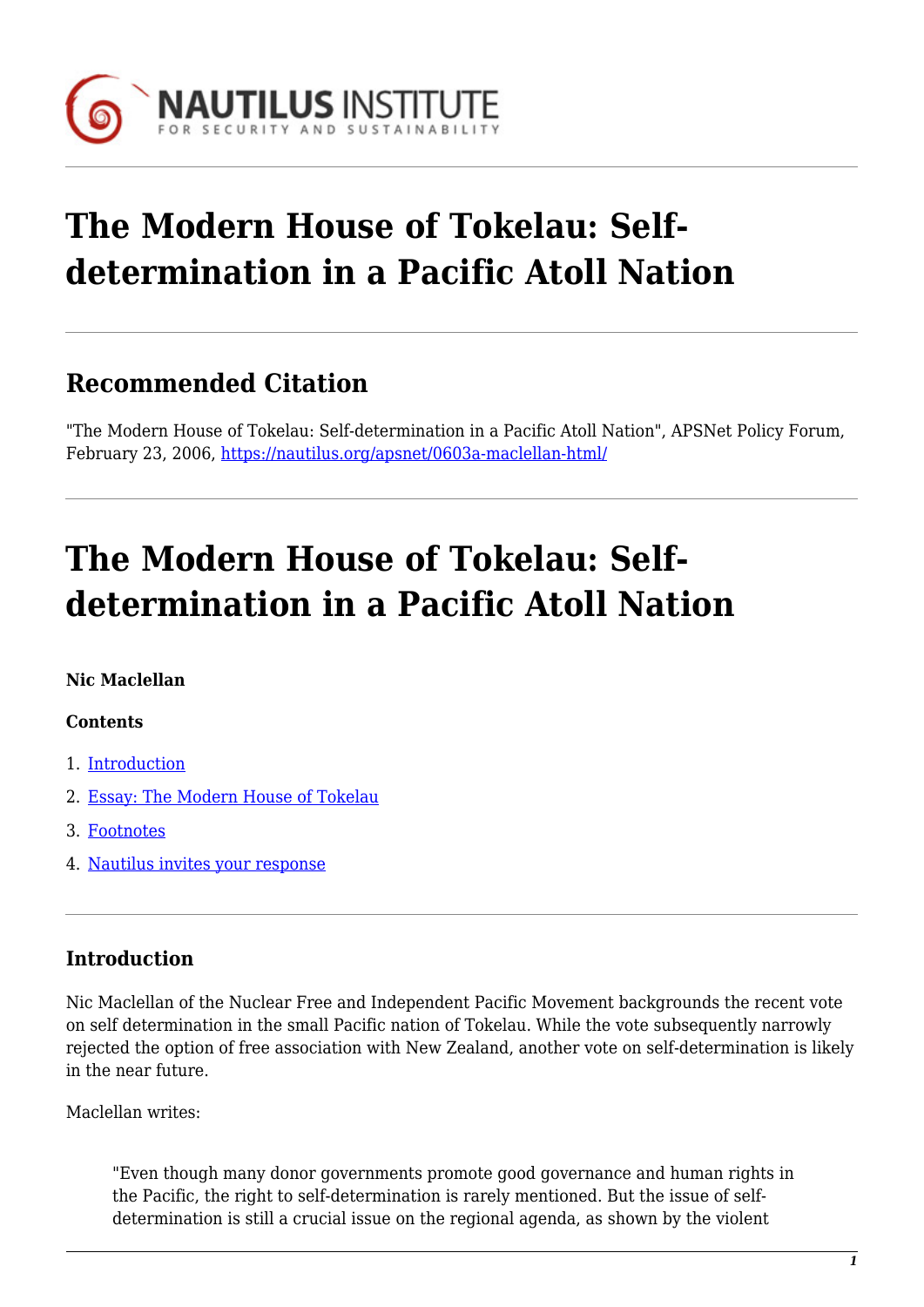conflicts in New Caledonia in the 1980s, Bougainville in the 1990s and West Papua today."

The views expressed in this article are those of the author and do not necessarily reflect the official policy or position of the Nautilus Institute. Readers should note that Nautilus seeks a diversity of views and opinions on contentious topics in order to identify common ground.

#### **Essay: The Modern House of Tokelau: Self-determination in a Pacific Atoll Nation**

In February 2006, the people of Tokelau will decide on their future political status, voting in a referendum on free association with New Zealand.

The Pacific atoll nation, located 500 kilometres to the north of Samoa, has a population of 1,500 people. Its land area is just 12 square kilometres on the three low-lying atolls of Atafu, Nukunonu and Fakaofo.

Tokelau is listed as a non-self-governing territory with the United Nations Special Committee on Decolonisation and is the last of New Zealand's dependent territories to vote on its political status. New Zealand has been Tokelau's administering power since 1925, after the islands were colonised by the United Kingdom as a British protectorate from 1889. But Tokelau's Administrator - New Zealand Foreign Affairs official Neil Walter - may soon be out of a job.

For over a decade, Tokelauan customary leaders have been negotiating with the New Zealand government to develop a new Constitution as a self-governing nation and to hold an act of selfdetermination, under a process known as "the Modern House of Tokelau." Now, the people of the tiny Pacific nation will vote on their future political status.

Voter registration began on 26 September 2005 and over 600 people are registered for the referendum to be held between 11 - 15 February 2006. The voting will begin in Apia, Samoa before moving to the three atolls. All Tokelauans aged 18 and over who are normally resident in Tokelau are eligible to vote in the referendum, which will be monitored by a team of officials from the United Nations. If two thirds of voters decide in favour of free association, the New Zealand parliament will repeal the 1948 Tokelau Islands Act and the two governments will formally sign a Treaty of Free Association (Under the 1948 Act, Tokelau is deemed to be within the territorial boundaries of New Zealand and Tokelauans are New Zealand citizens).

More than 7,000 Tokelauans live in New Zealand, but they are not eligible to take part in the referendum, which is limited to registered voters over the age of 18 who meet one of the following criteria:

- 1. entitled to reside indefinitely in Tokelau and, since 1 October 2004, has been resident in Tokelau for at least three months;
- 2. has permanent residence in Tokelau for not less than 5 years before the date of application of registration:
- 3. has permanent residence and is studying outside Tokelau;
- <span id="page-1-0"></span>4. is a Tokelauan employed in the Tokelau Public Service. [\[1](#page-6-0)]

There have been some complaints from Tokelauans who've migrated in New Zealand and cannot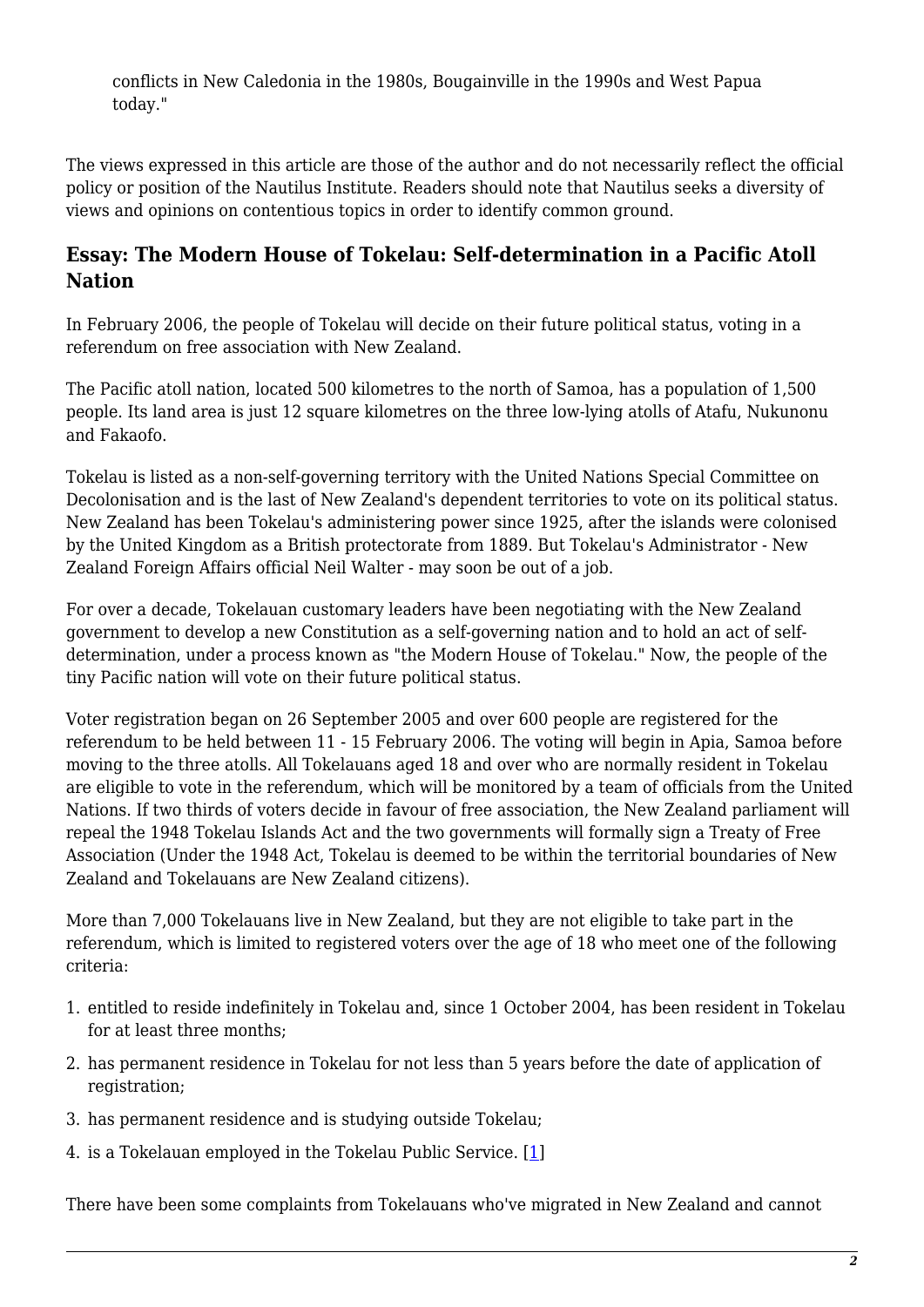participate in the vote, and only 619 people have met the voting criteria and registered to vote.

<span id="page-2-0"></span>The NZ government has also been criticised for pushing the vote onto a small island people that cannot meet the requirements of nationhood. [[2\]](#page-6-1) But following her 2004 visit to the territory - the first in nearly 20 years by a New Zealand leader - Prime Minister Helen Clark rejected the suggestion that the process has been hasty or pushed onto an unwilling population:

"The discussion about the constitutional evolution has been going on for many, many, many years. I've certainly been being briefed about it by Tokelau's leaders since the mid-1990s. So it's been a slow and gradual process, it's been one that the UN Committee on Decolonisation has kept itself fully abreast of, and probably urged movement on. Tokelau has now got to the point where it wants to actually exercise that right of selfdetermination, and from what I saw I would expect that the Tokelauan people probably will vote for that option of self-government in free association with New Zealand - but nothing about this has been hasty." [\[3\]](#page-6-2)

### <span id="page-2-1"></span>**Developing capacity**

Since the early 1990s, there has been a slow but steady process to devolve powers from Wellington to the people of Tokelau.

In 1993, the Council of Faipule was established as a Cabinet-style structure, to operate when Tokelau's General Fono (parliament) is not in session. Since 1996, the General Fono has had the power to make rules for peace, order and good government in Tokelau. Following electoral reforms in January 1999, the General Fono's 21 delegates are elected by universal suffrage for a term of three years. The Fono includes the Faipule (customary leader) and the Pulenuku (village mayor) of each of Tokelau's three atolls.

Since 2003, the Council of Faipule was extended into the Council for the Ongoing Government of Tokelau and is now composed of the three Faipule and three Pulenuku. The chair of the Council rotates between Faipule from the three widely separated atolls that make up the small island nation: each Faipule serves in rotation for one year as the Ulu o Tokelau or titular leader. The current Faipule are Mr Kolouei O'Brien (Fakaofo); Mr Pio Tuia (Nukunonu); and Mr Patuki Isaako (Atafu).

In forging Tokelauan nationhood, the village is still the foundation of pule (authority). The Taupulega (Village Council of Elders) is the central authority in government, in a territory that has never had a resident New Zealand governor. According to leading Tokelauan public servant Falani Aukuso:

"All of this underlies the importance of recognising the atolls, the villages and the institutions of the local Councils of Elders as the primary institutions that are recognised traditionally and in terms of cultural and appropriateness. The villages are fairly autonomous and as much as possible the villages and the main administering institution of the local Council of Elders deliver public services." [[4\]](#page-6-3)

<span id="page-2-2"></span>The strengthening of local authority is the core of the Modern House of Tokelau Project, based on the general principle that the traditional Taupulega should be the foundation of any future governance structure: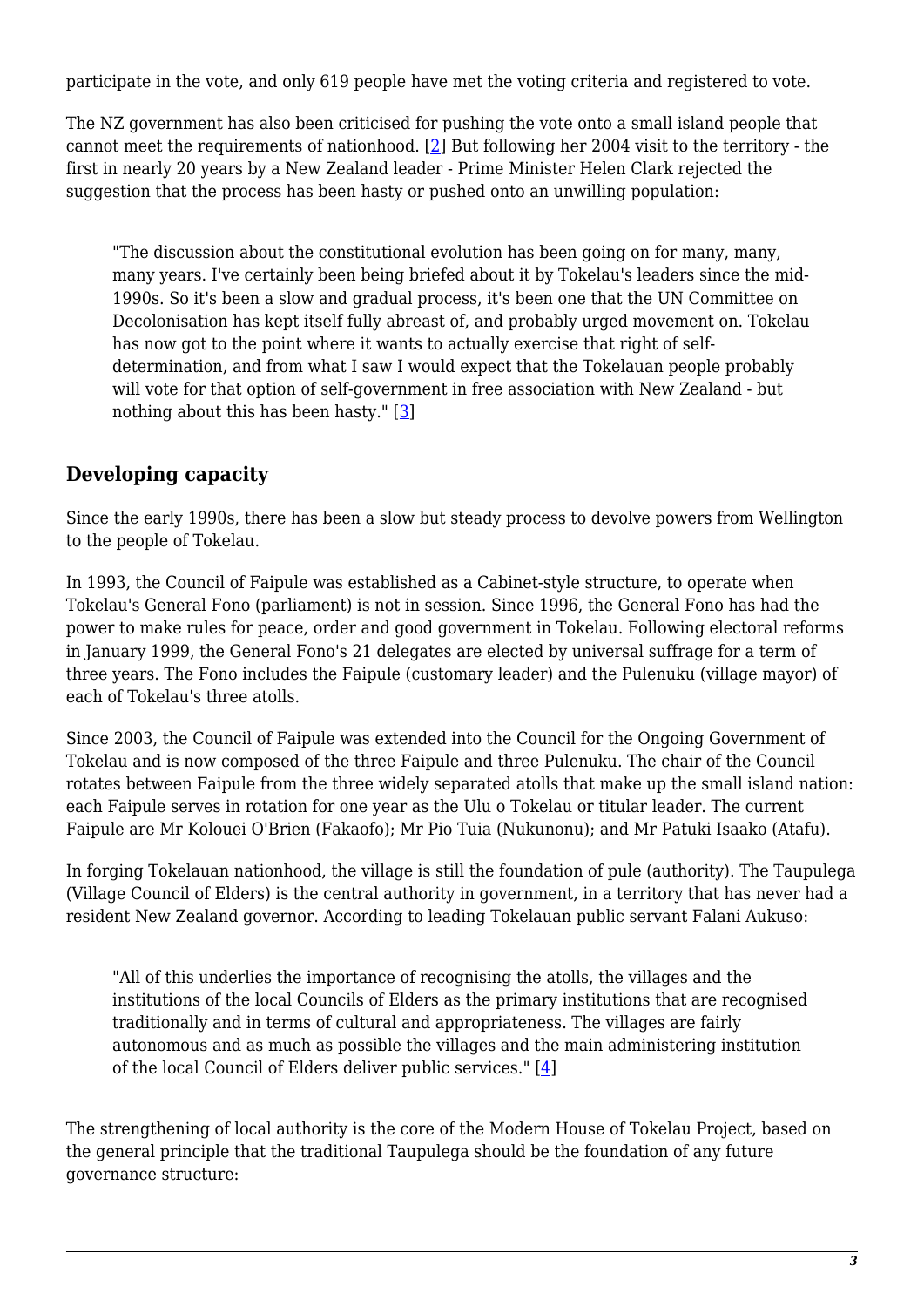"The Project involves building and developing the future governance structure around the traditional authority of the Village Council by:

- Integrating traditional decision-making processes with modern advice and support, thereby allowing quality decisions to meet the modern needs of Tokelau
- Re-establishing the village as the focus of social and economic activities
- Transferring appropriate functions from national level management to village management
- Consolidating functions that can be more effectively carried out at the national level
- Building capability and capacity to support Tokelau's developments."  $[5]$

### <span id="page-3-0"></span>**Self-determination in the Pacific**

The concept of "free association" between Tokelau and New Zealand is based on United Nations principles and practice of decolonisation, where non-self-governing territories can vote for one of three options: to maintain ties and integrate with the colonial power; to adopt a status of free association with the former administering power; or to move to political independence and full sovereignty.

Within the Pacific region, there are a number of examples where people have chosen free association rather than political independence - Cook Islands, Niue, Marshall Islands, Palau and Federated States of Micronesia. While the freely associating states have their own parliaments and electoral processes, their former administering power retains a level of control over defence and foreign policy. Under Article 7 (1) of the Tokelau / New Zealand Draft Treaty of Free Association: "New Zealand accepts continued responsibility for the defence and security of Tokelau and shall discharge this responsibility at Tokelau's request and with its consent."

Even though many donor governments promote good governance and human rights in the Pacific, the right to self-determination is rarely mentioned. But the issue of self-determination is still a crucial issue on the regional agenda, as shown by the violent conflicts in New Caledonia in the 1980s, Bougainville in the 1990s and West Papua today.

This issue affects many territories and administering powers in the region, under a range of political and constitutional arrangements: Kanaky / New Caledonia, Te Ao Maohi / French Polynesia and Wallis and Futuna (France); Guam, American Samoa, Commonwealth of the Northern Marianas Islands, and Ka Pae'aina / Hawai'i (USA); Tokelau (New Zealand); Pitcairn (United Kingdom); Rapanui (Chile); West Papua (Indonesia); Torres Strait Islands (Australia); and Bougainville (Papua New Guinea). [\[6\]](#page-6-5)

<span id="page-3-1"></span>In some cases - like the Torres Strait Islands - political leaders are calling for greater autonomy within the nation state. In others, the demand is for full political independence. There are important regional examples of autonomy processes which have been offered to delay or dampen a popular demand for independence: for example, New Caledonia's 1998 Noumea Accord, West Papua's current Special Autonomy Law or Bougainville's ten-year transition under an autonomous government towards a final vote on its political status.

The strength of movements for autonomy or independence varies from place to place, and some nonself-governing territories are so small as to question the viability of political independence (Pitcairn, listed with the UN Special Committee on Decolonisation, has a population of less than 50 people,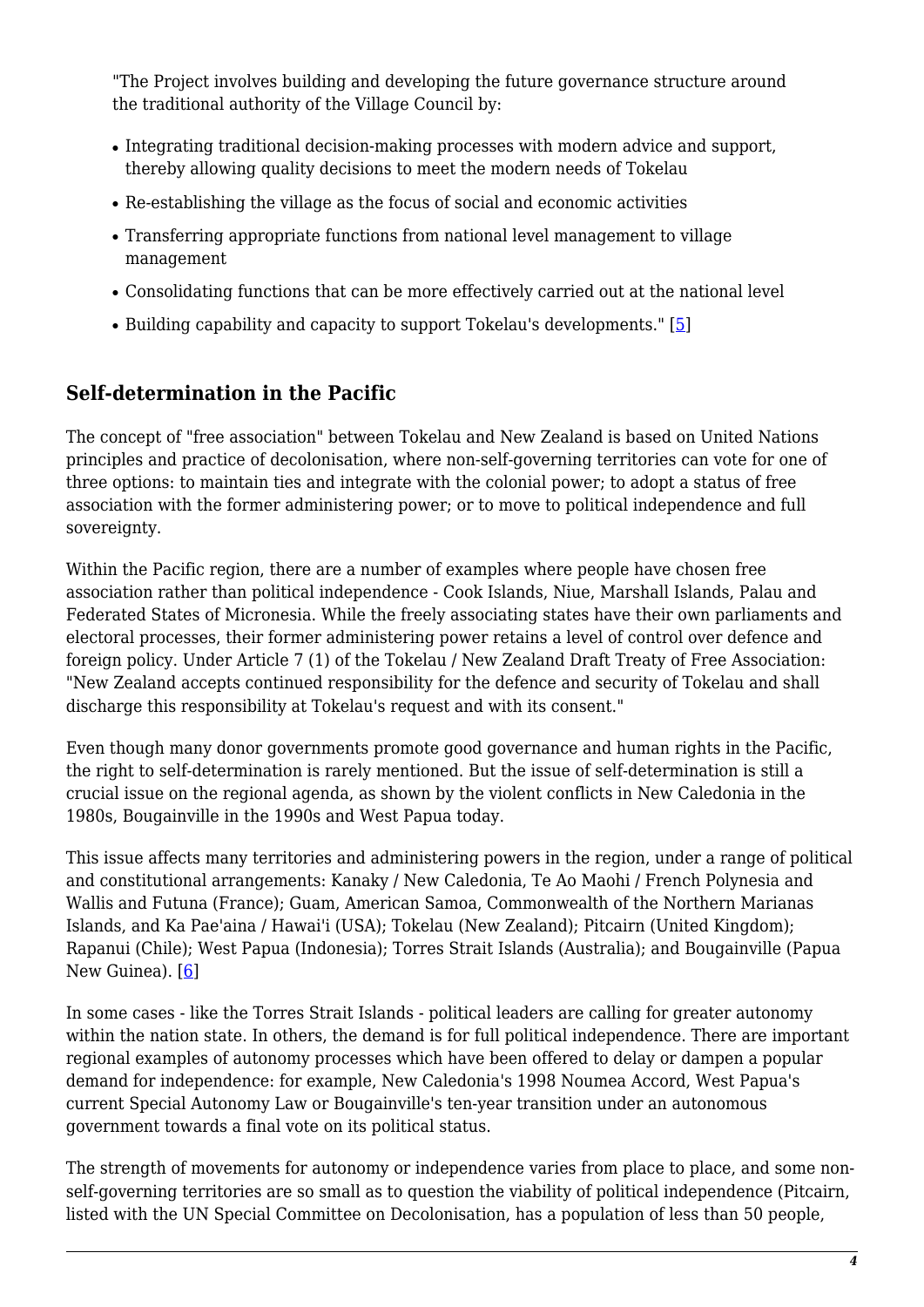descendants of the Bounty mutineers). In spite of their small size, however, Pacific Island peoples are still asserting their right to self-determination. As well as Tokelau, four other Pacific territories are amongst the 15 still formally listed as non-self-governing territories with the UN Special Committee on Decolonisation: New Caledonia; Guam; American Samoa; and Pitcairn.

Other islands with sovereignty, self-determination and independence movements - such as French Polynesia and Hawai'i - were originally listed with the Committee in 1946, but later unilaterally removed from the list of non-self-governing territories by their administering powers.

Other self-determination struggles in post-colonial states - such as Bougainville (Papua New Guinea) or West Papua (Indonesia) - do not fall under the mandate of the UN Special Committee.

# **Path to self-determination**

Since 1976, representatives of the UN Special Committee on Decolonisation have conducted visits to Tokelau, to monitor to transition to self-government (Unlike France, Britain and the United States, New Zealand has maintained a co-operative relationship with the Special Committee). In July 1994, a visiting UN Special Mission was told of Tokelau's plan to develop a Constitution as a self-governing nation and to hold an act of self-determination. The next Decolonisation Committee visiting mission in August 2002 then recommended that a study be conducted on the self-determination options and their implications for Tokelau.

<span id="page-4-0"></span>In a unanimous decision in November 2003, Tokelau's General Fono agreed to pursue discussions on a draft Constitution and a draft treaty of free association with New Zealand. [\[7](#page-7-0)] The process was furthered by the November 2003 "Joint Statement on the Principles of Partnership between New Zealand and Tokelau", signed by the Ulu o Tokelau Kolouei O'Brien and New Zealand's Associate Minister of Pacific Island Affairs, Taito Philip Field. The agreement provides for economic support from New Zealand for Tokelau "now and into the future."

As Tokelau's Falani Aukuso explains:

"The Principles of Partnership document covers areas such as citizenship, the affirming and continuation of support from the Government of New Zealand, particularly meeting Tokelau's material needs. It covers the commitment to continue - on an annual basis - to discuss issues of mutual interest to both countries and it also gives a commitment for ongoing economic development." [[8\]](#page-7-1)

<span id="page-4-1"></span>The Council for Ongoing Government has supervised an education program on the draft constitution and the draft treaty of free association, which were shared around all three villages in a series of public meetings with the Taupulega or village council in mid-2005. Reports came in from all three villages to Tokelau's General Fono in August 2005 which considered the documents, opening the way for the February 2006 referendum. If people accept free association with New Zealand, Tokelau will remain part of the Commonwealth, and Tokelauans retain citizenship and residency rights in New Zealand. New Zealand will retain responsibility for the external affairs and defence of Tokelau, although only "at the request of and on behalf of the Government of Tokelau."

### **Economic links**

With an annual national budget of less than NZ\$9 million, Tokelau will be reliant on overseas aid into the future, to supplement its earnings from fisheries royalties, shipping charges and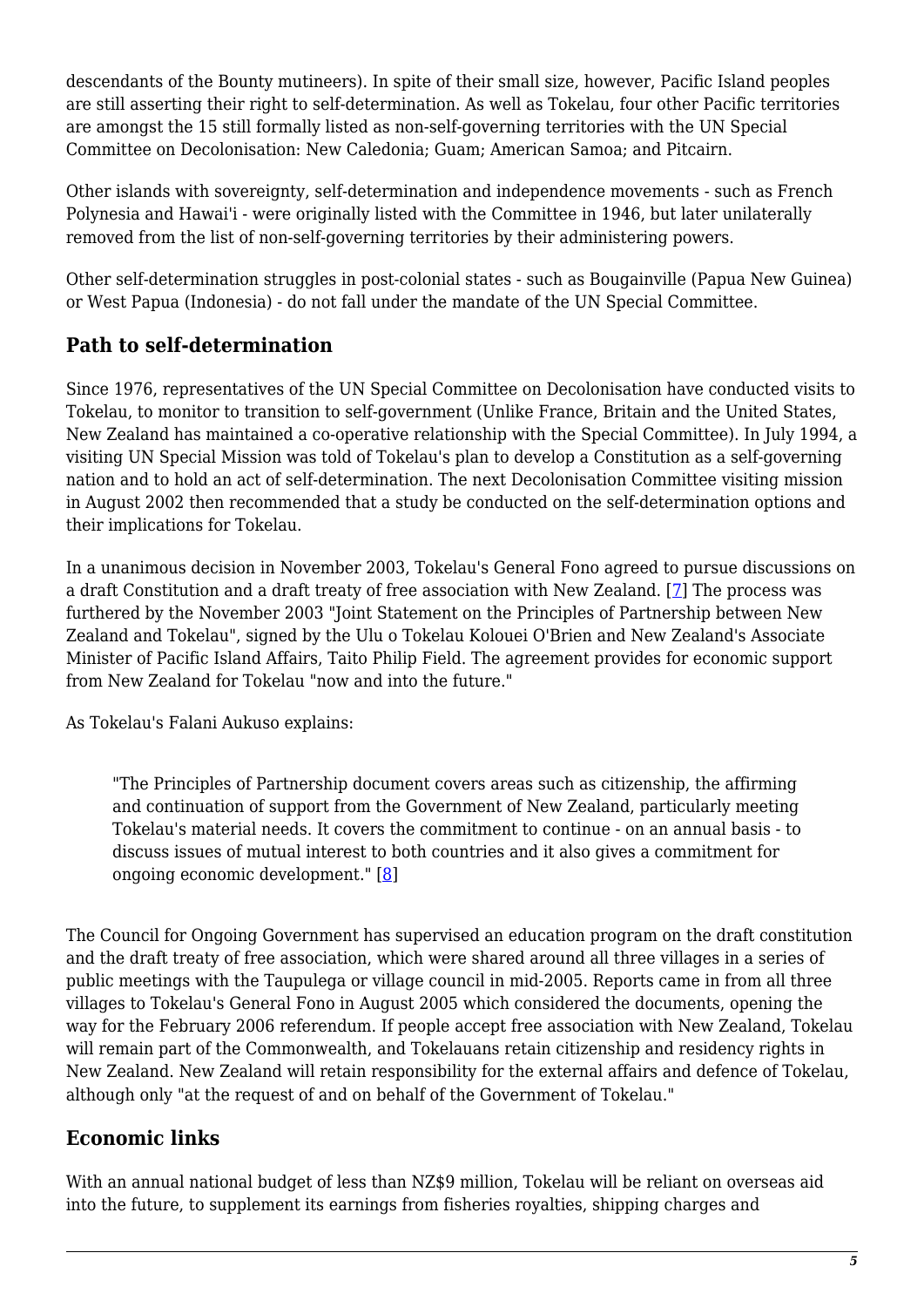remittances. New Zealand's aid program to the islands has been restructured in co-operation with the United Nations Development Program (UNDP), which is currently the second largest contributor to Tokelau's development after the development assistance agency NZAID.

In the past few years, the Ulu o Tokelau has stressed that there is a need to improve telecommunications and shipping for Tokelau before the country moved to a new relationship with New Zealand (especially as the atolls have no airstrip and shipping from Samoa is costly).

In August 2004, New Zealand Prime Minister Helen Clark announced increased support for Tokelau during a two-day visit to the atoll nation aboard the New Zealand warship Te Kaha. Mrs Clark's trip was only the third Prime Ministerial visit in the nearly 80 years that New Zealand has administered the Polynesian territory. The Prime Minister announced that New Zealand would give Tokelau a new grant of US\$300,000 for shipping services and a study of improvements to telecommunications:

"Previously the shipping service has been a monthly one and the extra support New Zealand's putting in now enables it to go to a fortnightly service and also release the M.V. Tokelau, the small vessel, to do more of the inter-island transport and communication. There is a longer term review of shipping needs about to begin and also we're reviewing the communications arrangement for telecommunications which will be critical for Tokelau in the future ." [\[9\]](#page-7-2)

<span id="page-5-0"></span>In 2004 the Internet registry Dot TK announced that it finalised the first high-speed Internet connectivity on the atoll of Fakaofo, and a shipping review is considering a purpose built vessel for the country.

<span id="page-5-1"></span>The creation of the Tokelau International Trust Fund - modelled on similar funds in Tuvalu and other small island states around the region  $[10]$  - will provide an important source of revenue. The fund now has over NZ\$25 million, and Tokelau's Administrator Neal Walter says:

"The intention is to allow the fund to build up over five years at least, to a point where the revenue it generates can be used by Tokelau - partly to give it that greater sense of self-reliance, the ability to generate its own revenue and take its own decisions as to priorities, and partly also to give it that kind of safety net, just a hedge against possible natural disasters, cyclones and so on. The trust fund is being set up as an international trust fund and Tokelau's hope and expectation is that the international community and regional and maybe multilateral organisations will contribute to it. That's a very good vehicle, we think, for them to demonstrate their support for this small emerging country."  $[11]$  $[11]$  $[11]$ 

<span id="page-5-2"></span>Tokelau has an office in Samoa - the Tokelau Apia Liaison Office (TALO) - which acts as a contact point with the region. Tokelau is already a member of the Forum Fisheries Agency, the Secretariat of the Pacific Community (SPC), the South Pacific Regional Environment Program (SPREP) and an associate member of the World Health Organisation (WHO) and UNESCO.

<span id="page-5-3"></span>New Zealand has supported Tokelau's plan to join other regional organisations. At the October 2005 meeting of the Pacific Islands Forum in Papua New Guinea, delegates from Tokelau attended the formal session as observers, and Forum leaders welcomed "Tokelau's admission to Forum observer status as a significant political and diplomatic step." [\[12\]](#page-7-5) The 2005 Forum communiqué also supported Tokelau's plan to join the EU-ACP Cotonou Treaty if it votes for free association with New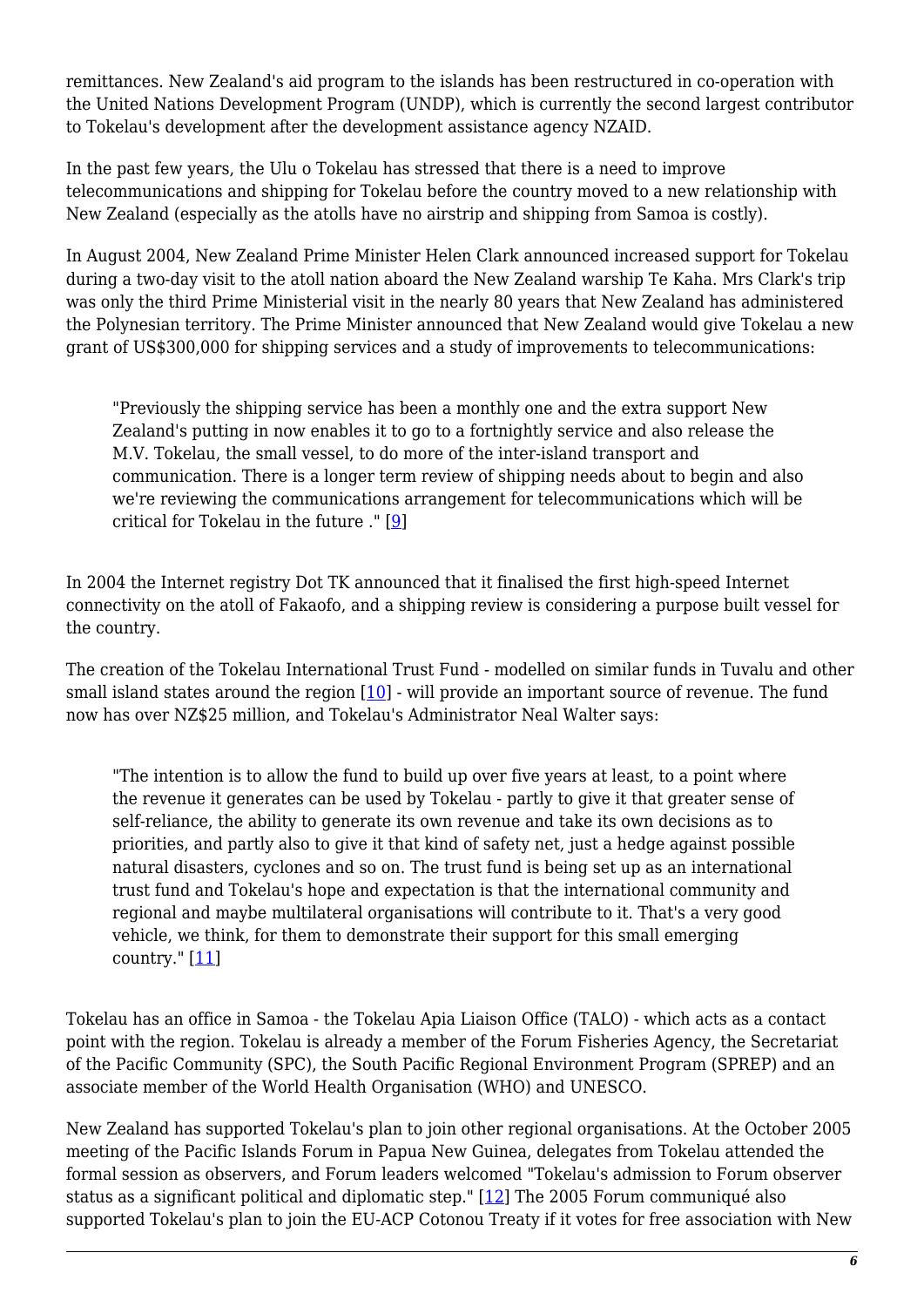Zealand.

## **Swains Island**

Lying between Samoa and the three atolls of Tokelau is a fourth island, Olohega or Swains Island, which forms part of the Tokelau group geographically, but no longer politically. The sovereignty of the island has been disputed since the land was settled by American Eli Jennings in 1856. Today, the island is under US administration as part of the US Pacific territory of American Samoa, after the New Zealand and US governments signed an agreement on behalf of their respective territories, purporting to end the dispute over sovereignty.

Through the Taupulega (Village Council of Elders) and the customary leader Ulu o Tokelau, many Tokelauans are calling for the return of Swains Island, hoping to expand their agricultural base and utilise the maritime resources of Olohega's vast 200-mile Exclusive Economic Zone.

In 2000, the Ulu o Tokelau Kolouei O'Brien told the UN Special Committee on Decolonisation:

"A burden and responsibility that has been passed down to the current generations is the regaining of that which was taken away from our forefathers' footprints - Olohega, or Swain's Island. We have retained our claim to Swain's Island within our oral culture, in songs and dance passed down by our forefathers. We have cited external documents that support this claim. It is also an issue that could lighten the pressures and the need for fertile land to grow food and for the production of copra." [\[13\]](#page-7-6)

<span id="page-6-6"></span>The vote on free association will set Tokelau on a new path - the economic and social future of the small atoll nation is still a work in progress.

#### **Footnotes**

[\\*](#page--1-0) Nic Maclellan has worked as a journalist, researcher and community development worker in the Pacific. Since 1994, he has participated as a Special Expert at Pacific regional seminars of the United Nations Special Committee on Decolonisation. Email: [nfip@optusnet.com.au](mailto:nfip@optusnet.com.au). For further information and documents on [Tokelau's self-determination process](http://www.tokelau.org.nz/), see http://www.tokelau.org.nz

<span id="page-6-0"></span>[\[1\]](#page-1-0) "Have your say of the future of Tokelau", Rules for the Referendum, Ofiha o te Fono a te Malo Fakaauau o Tokelau (Office of the Council for the Ongoing Government of Tokelau), 2005.

<span id="page-6-1"></span>[\[2\]](#page-2-0) See for example Mike Field: "Giving 'Self-Determination' A New Meaning", Pacific Magazine, July 2004.

<span id="page-6-2"></span>[\[3\]](#page-2-1) "New Zealand offers more aid", Pacific Beat, Radio Australia, 11 August 2004.

<span id="page-6-3"></span>[\[4\]](#page-2-2) "New NZ Agreement A Stepping Stone to Self-determination" Pacific Beat, Radio Australia, 10 December 2003.

<span id="page-6-5"></span><span id="page-6-4"></span>[\[5\]](#page-3-0) "Modern House of Tokelau Project", Report to the Joint Committee and Sponsors, June 2002. [http://www.tokelau.org.nz/Modern\\_House/modernframe.htm.](http://www.tokelau.org.nz/Modern_House/modernframe.htm) For an early outline of the concept, see Aliki Faipule Kolouei O'Brien: "The Modern House of Tokelau", Pacific News Bulletin, June 2000.